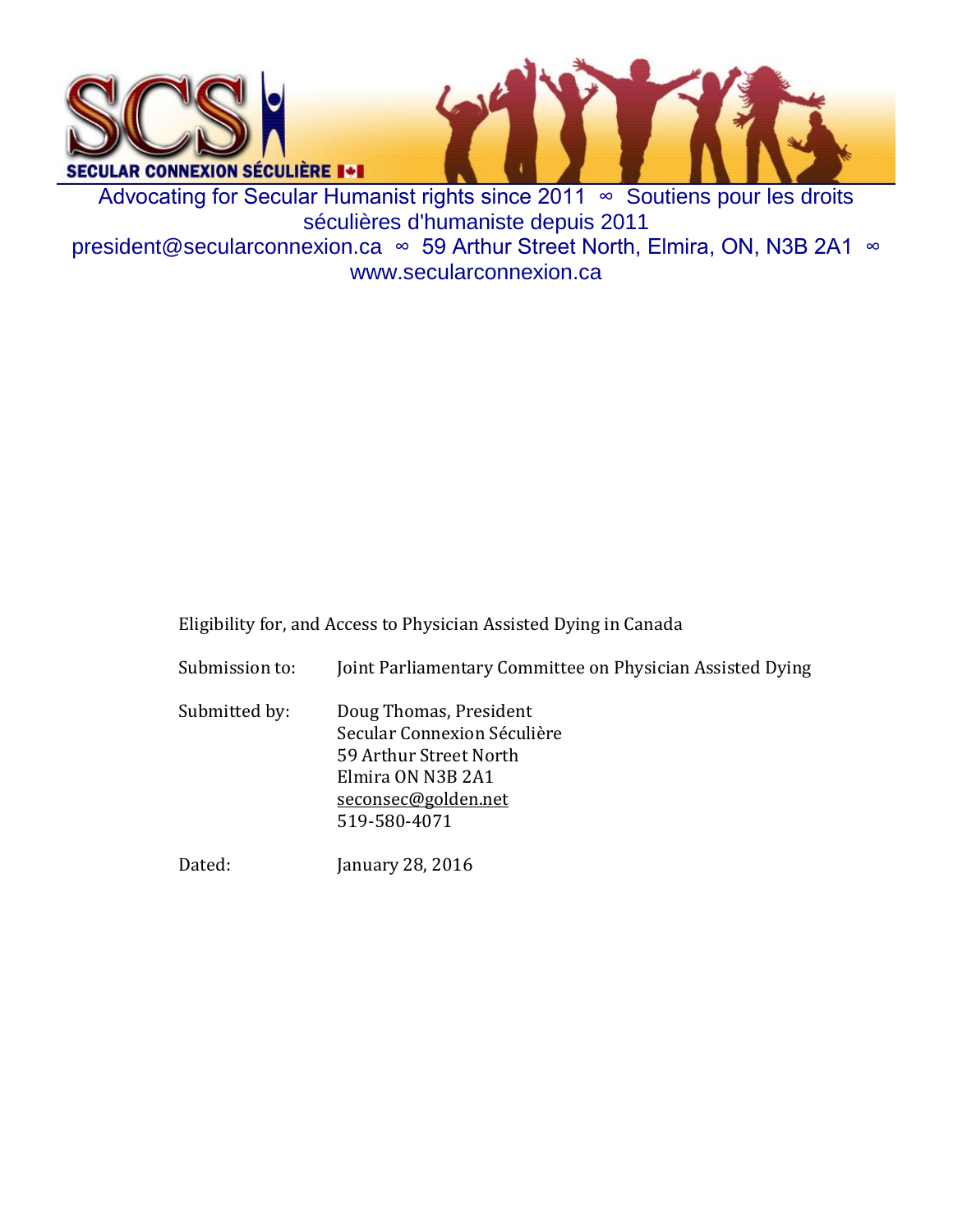#### **Submission to the Parliamentary Committee on Physician Assisted Dying RE: Eligibility for, and Access to Physician Assisted Dying in Canada**

As a not-for-profit advocacy group acting on behalf of Secular Humanists across Canada, Secular Connexion Séculière (SCS) supports the central philosophy of Secular Humanists that life decisions are individual decisions. How one completes one's life is such an individual decision and should include the right to physician-assisted death in all of Canada.

#### **Section 1. Submission re: questions before the Parliamentary Committee on Physician Assisted Suicide**

1. Who is competent to make a request for physician assisted dying?

Any person who is mentally competent and fits within generally accepted age of majority; i.e., eighteen years of age and who is deemed mentally competent by normally accepted parameters should be deemed mentally competent to request physician assisted dying whether in the present or as a part of an existing, legal power of attorney for personal care.

Individuals under that age of majority should have access with parental or guardian consent when both they and the parent or guardian are mentally competent.

2. What safeguards can guarantee the voluntary nature of a request for physician assisted suicide?

a) the competency criteria as outlined above,

b) independent doctor(s) review of the condition of irremediable medical condition causing intolerable suffering, regardless of terminal or non-terminal nature of the condition,

c) verification of mental competency at the time of the physician assisted death, or verification of the prewritten request for euthanasia (documentation) in the case of a request for euthanasia.

3. What does a grievous medical or irremediable medical condition mean?

A grievous or irremediable medical condition is one that does not respond to palliative care intended to relieve suffering from pain, or that does not allow personal dignity acceptable to the individual. The individual's sense of dignity is a personal right and must be respected when physician-assisted death is requested.

4. Who should control the conditions and procedures for physician-assisted dying?

Accessibility of, and availability of physician-assisted dying should be consistent across Canada. This would strongly suggest that the criteria for physician-assisted dying should be imbedded in the Canada Health Act in order to provide such consistency in a way that supports individual rights across Canada. Consultation and agreement among provinces, territories and federal governments is important in establishing this consistency.

# **Section 2:**

**October 18th Submission to External Panel on Supreme Court of Canada decision: Carter vs. Canada** Note: some revisions have been made to accommodate new information.

# **Terms:**

We regard the term, physician assisted dying as an umbrella term including medically assisted suicide, and euthanasia.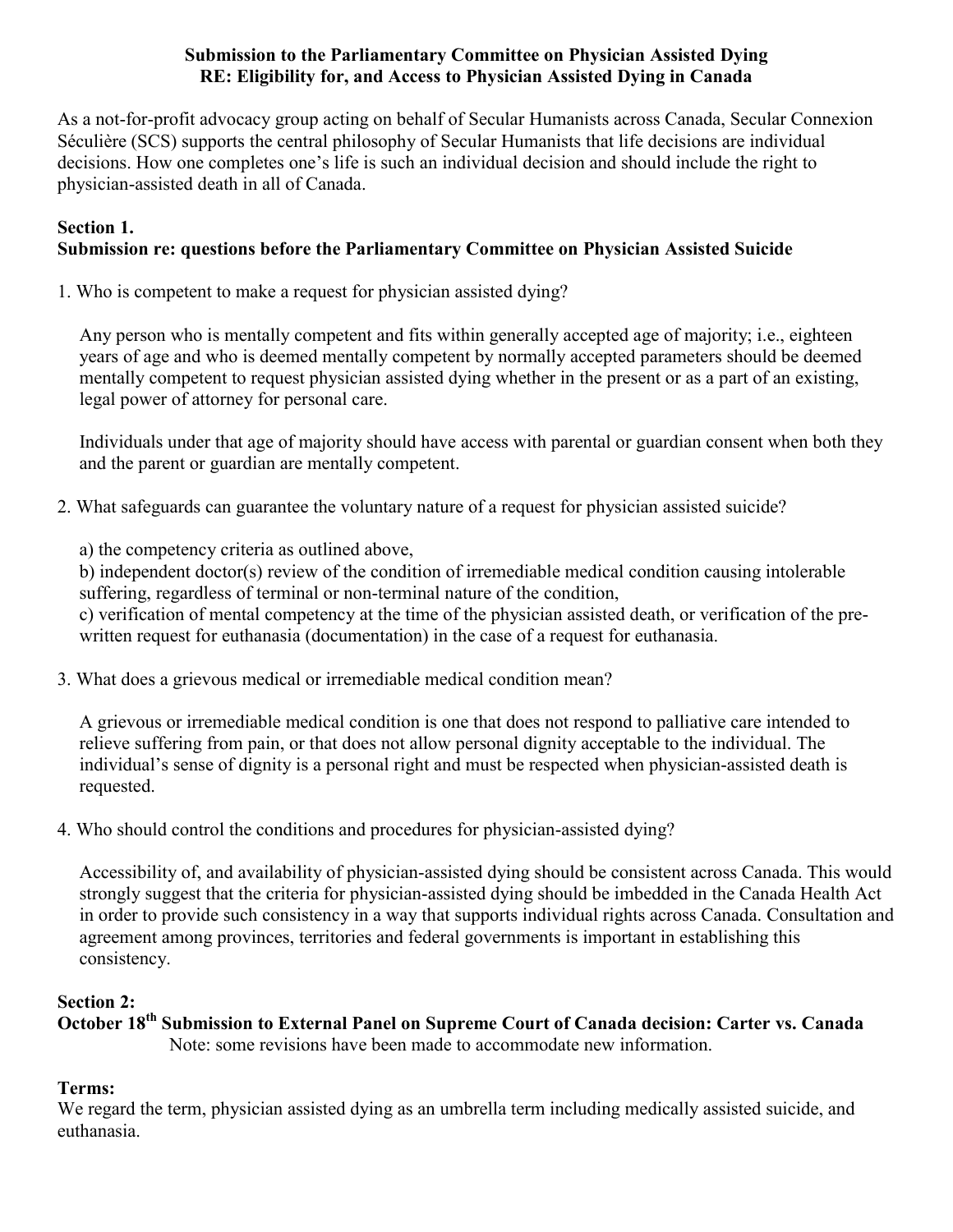The term medically assisted suicide is used here because physician assistance is important during the assessment for eligibility stages, but not absolutely necessary at the time of the suicide when a nurse practitioner or similar health practitioner can administer the medication. Inclusion of the word suicide makes clear that while medical people may provide the means, individuals ultimately take their own life.

Voluntary euthanasia is an action taken by a physician (or other medically trained person) to complete the life of a comatose or incoherent, intolerably suffering patient with dignity when that patient has authorized euthanasia through a legal power of attorney for personal care.

## **Choices:**

Canadian individuals should have a complete range of choices for completing life with dignity. Those choices should include: living one's life to completion with the support of proper palliative care, medically assisted suicide, and voluntary euthanasia. The individual should have access any or all of these options without inhibitions caused by finances, geography, or lack of facilities.

The disturbing statistic that most unassisted suicides in Canada fail is a strong indicator that appropriate medically assisted suicide would benefit not only the individual, but people close to the individual by lowering stress and by enhancing the sense of dignity.

Of course, more robust counselling and support services must be implemented so that suicides among people who are in a "dark patch" in their life are reduced. Medically assisted suicide should be readily available only to people who have conditions that cause intolerable suffering, or who have little hope of returning to a happier life through robust psychological and social counselling.

#### **Palliative Care:**

To be clear, we do not see palliative care and physician-assisted dying as being mutually exclusive.

In fact, excellent palliative care should be the standard option available to all persons who are suffering from painful or psychologically debilitating conditions or diseases whether or not the condition or disease is terminal in the short term. We support fully, any action that will improve on the palliative care currently available.

Also to be clear, we know that palliative care does not work for all people. Some do not respond well to pain management and life management (intrusive assistance with personal hygiene and bodily functions) and continue to suffer intolerably in spite or the best intentions and efforts of caregivers.

Others are not comfortable with the loss of dignity from their perspective that palliative care may require. Still others suffer with the sense that they are a burden to others or that they will be remembered as a mere shell or shadow of their lifelong personality.

In short, while palliative care may work for many, indeed most, people it does not work for all. Medically assisted suicide must be a readily available option for those whom palliative care cannot, in the mind of the individual involved, relieve intolerable suffering.

## **Medically Assisted Suicide:**

There should be no requirement for a prognosis of imminent death because of a terminal illness to qualify for medically assisted suicide. Many individuals suffer intolerably from pain and or the indignity of intrusions in personal functions with conditions that are not terminal, but have no prognosis for recovery. These people should have the option of completing their life with dignity with medically assisted suicide.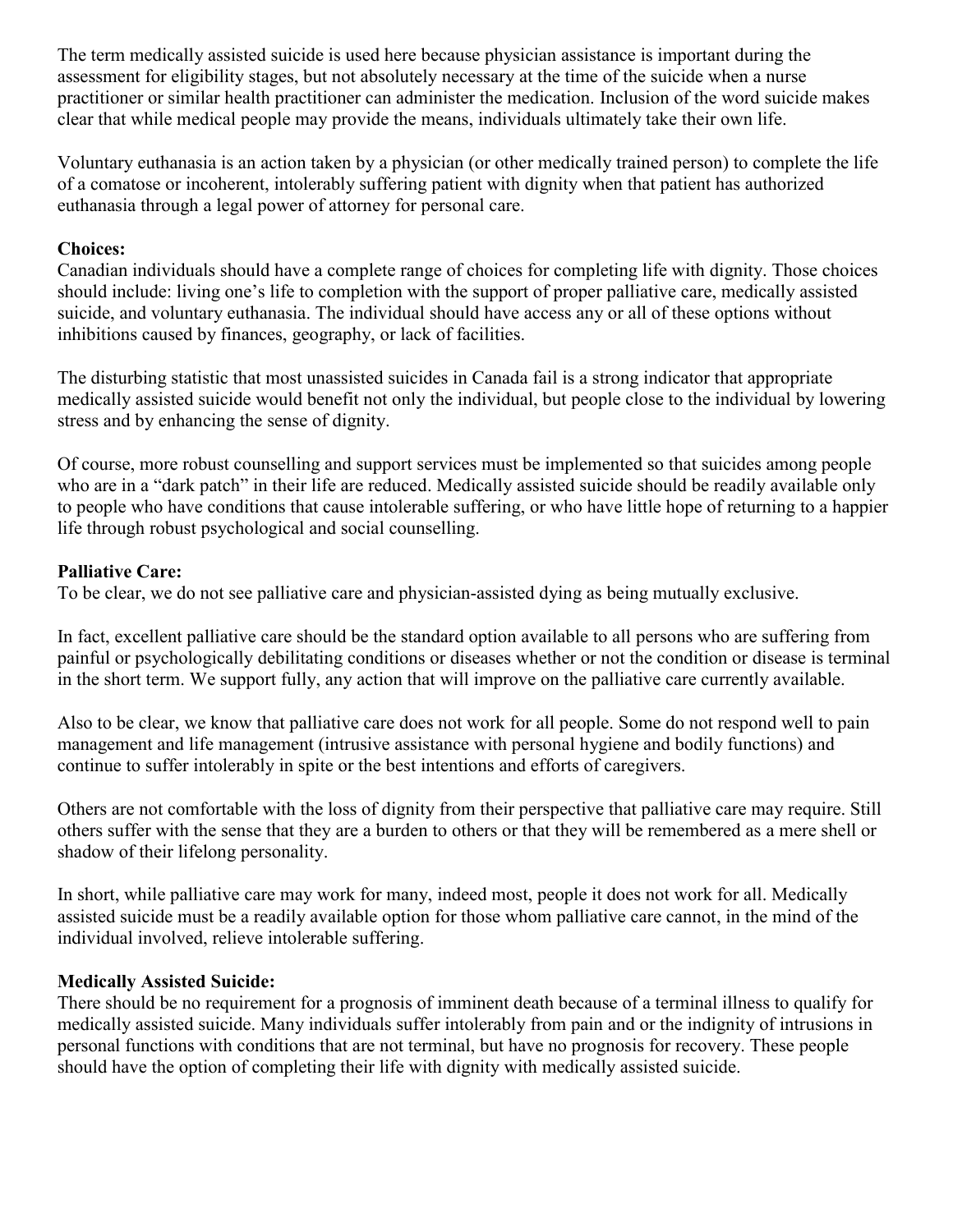In countries where medically assisted suicide has been available for many years, techniques are such that the completion of life is accomplished with dignity regularly in a way that is a comfort to the relatives and friends of the individual who chooses that path.

In Switzerland, for example, medically assisted suicide, through the provision of sodium pentobarbital, under the supervision of two medically trained people is regularly provided in the comfort and warmth of one's own home. Facilities are also available should the home option be unavailable.

Significantly, for a decade, medically assisted suicide has been available in Swiss nursing homes. These facilities are, after all, people's homes. The number of requests for this service has not increased beyond one or two per year over the decade that it has been available.

The availability and acceptance of medically assisted suicide removes a great deal of stress from friends, relatives, and caregivers because it is a normal choice for completing one's life.

The safeguards in Switzerland are administered by the charitable groups that offer medically assisted suicide in a regime where there is no specific law other than one that specifies prosecution of anyone who assists in a suicide for personal gain, and standard requirements for prescription-only access to the drug used.

Those requirements are:

- 1. Individuals must have a membership in the organization of choice.
- 2. Individuals must submit complete medical records for study by independent doctors to determine whether the individuals are undergoing intolerable suffering. If intolerable suffering is verified, the individual is given "provisional green light" meaning that medically assisted suicide is available on request.
- 3. When the individuals do request medically assisted suicide they are examined twice by doctors to determine that they are mentally competent to make the decision to use medically assisted suicide to complete life with dignity. Also included is a complete briefing on the procedure and verification that the patient can drink the 100 ml. of aqueous solution required. One doctor who makes this final assessment then issues a prescription for sodium pentobarbital.
- 4. With those approvals, the person is now able to go through with medically assisted suicide. The assistance provided includes a final, signed request for medically assisted suicide, and at least two verbal questions that directly ask whether the individual wishes to die at that time. With two firm positive responses to that question, an anti-nausea drug is administered and, after 25-30 minutes, the sodium pentobarbital is provided (in 100 ml. of water). The patient is instructed firmly to drink the entire 100 ml. of liquid. Shortly after doing so, the individual completes life with dignity.

The eligibility criteria should be simple and as non-intrusive as possible. The only two conditions that should exist are intolerable suffering, and mental competence to make the decision to die with dignity by medically assisted suicide.

Voluntary euthanasia should follow the same procedures except that a request for voluntary euthanasia in a legal power of attorney for personal care should be honoured. That is, a request for voluntary euthanasia made by a person who was mentally competent at an earlier date should be honoured when a condition of intolerable suffering is evident.

Such a request for voluntary euthanasia in a power of attorney for personal care should also be honoured when there is no hope of recovery from a comatose state in the opinion of attending physicians.